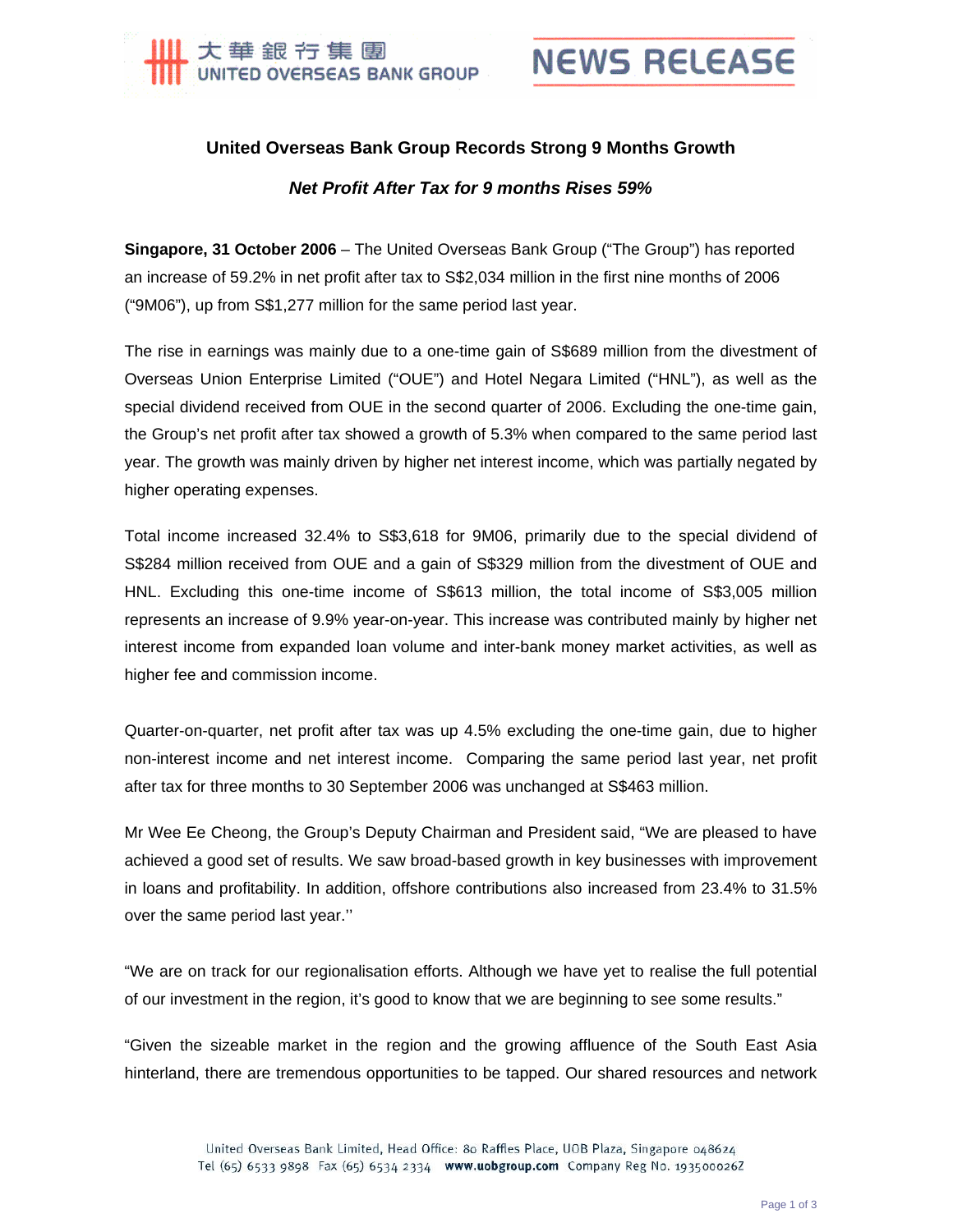allow us to more effectively serve our expanded customer base on a regional basis. There is scope to achieve greater synergies across countries, products and customers in our expanded regional footprint," he added.

The Group's banking subsidiaries in Malaysia, Thailand and Indonesia continue to be main offshore contributors. Pre-tax profit from the ASEAN countries (excluding Singapore) rose more than 80% to S\$370 million as at 30 September 2006.

The Group continues to maintain its leadership position in the key businesses. Customer loans grew 12.1% from S\$65,739 million as at 30 September 2005 to \$73,673 million as at 30 September 2006. The increase was mainly from term loans and housing loans. Year-on-year, housing loans increased 12.8% to S\$18,076 million while term loans grew by 10.8% to S\$43,961 million.

Customer deposits increased 6.7% to S\$88,960 million as at 30 September 2006 from S\$83,341 million as at 30 September 2005.

Total operating expenses increased 21.5% to S\$1,239 million in 9M06. However, the expenses only saw a 1.3% increase from the second quarter. The Group's expense-to-income ratio increased from 37.3% to 41.2% (excluding the one-time income) when compared to the same period last year. But compared to second quarter this year, the expense-to-income ratio improved from 42.7%.

The Group's asset quality remains strong. Non-performing loans ("NPLs") were S\$3,532 million as at 30 September 2006, representing a decline of 17.7% over 30 September 2005. Correspondingly, the NPL ratio improved from 6.2% to 4.6% at end September 2006.

During the period, the United Overseas Bank Limited ("UOB") was accorded Global Finance's Best Bank in Singapore and Best Sub-Custodian in Singapore awards. The Bank was also named Best Corporate Governance for 2006 by Euromoney.

*- end -*